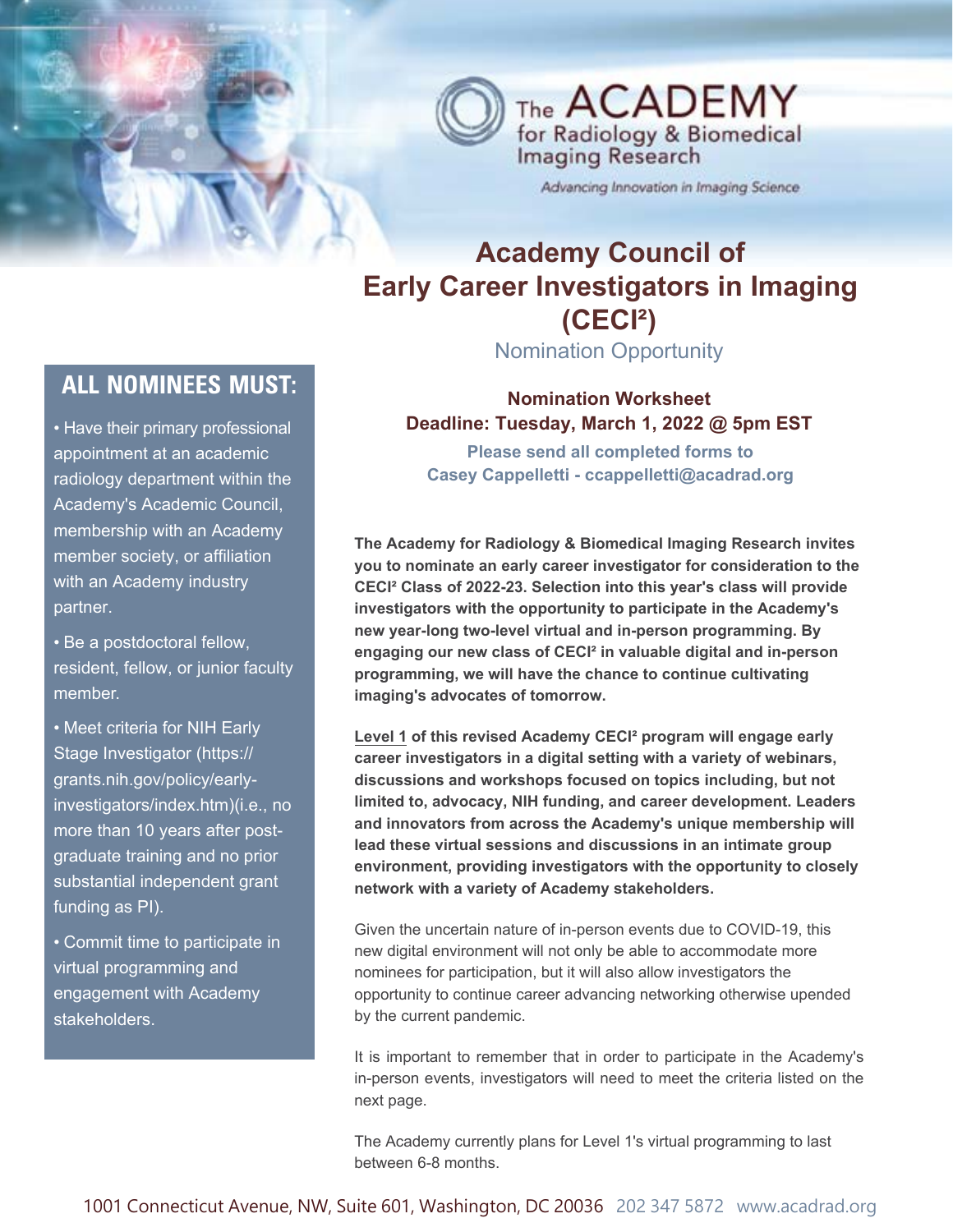

#### Advancing Innovation in Imaging Science

**Level 2 of this program will offer engaged members of this CECI² class the opportunity to be sponsored by their nominating institution for our annual in-person events, listed below.** 

- Annual Medical Imaging Technology Showcase Events & Meetings;
	- o Annual visit to NIH Campus, to include meetings with NIH Program Officers and Program Staff
	- o Academy's Annual Capitol Hill Fly-in Day, to include meetings with investigator's Members of **Congress**
	- o Annual Medical Imaging Technology Showcase on Capitol Hill, to include a unique research display from each investigator

#### **In order to qualify for sponsorship to the in-person events in Washington, D.C. digital participants must:**

- Participate in 75% of all virtual programming. Attendance will be taken to ensure accuracy.
- Complete 100% MOU documents by indicated deadlines.
- Complete 100% of all follow-up and feedback surveys by indicated deadlines.
- Show high levels of engagement and participation in all attended virtual programming. Due to the limited capacity for in-person sponsorships, a priority will be given to all participants with high levels of program engagement.

More information on Level 2 is forthcoming as all in-person programming is dependent upon the ever-changing environment brought on by COVID-19. We hope to set plans in motion for these events in the coming months and are available to discuss any questions you may have. Thank you for your continued participation in this Council's development and we look forward to the successes of this new two-level program.

#### **Nomination details:**

**As indicated on page 1, this nomination form is for Level 1, also known as the Academy's 2022 CECI² virtual program. Once the deadline for nomination has passed, a selection committee will review nominations and identify eligible candidates. All nominees will be notified of their acceptance by March 15, 2022. Compliance with this deadline is mandatory unless you have spoken with the Academy about an extension previously.**

**Please note that all Level 2 participants will be selected from the Level 1 class meeting the above metrics. Level 2 participation is also contingent on the investigator's ability to be sponsored by their nominating department, society, or industry member.** 

**All questions and concerns should be directed to Casey Cappelletti, ccappelletti@acadrad.org.** 

**To nominate a member of your society or department for this opportunity, please fill out the application on the following pages and return it to Casey Cappelletti (ccappelletti@acadrad.org) by Monday February 28, 2022 @ 5pm EST**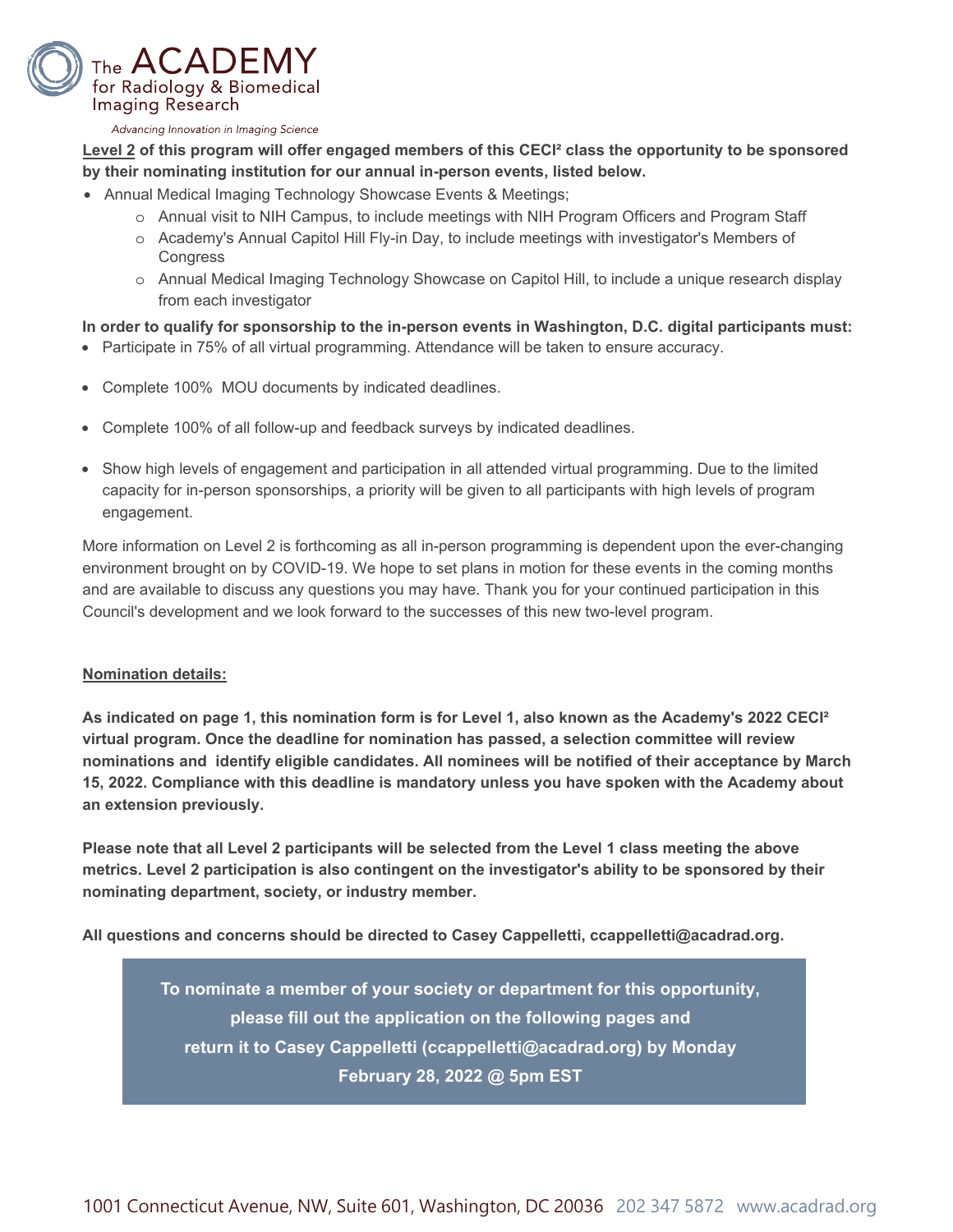

Advancing Innovation in Imaging Science

## **Nomination Worksheet Deadline: Tuesday, March 1, 2022 @ 5pm EST**

| <b>NOMINATOR</b>                                                                                        |  |
|---------------------------------------------------------------------------------------------------------|--|
| Full Name:                                                                                              |  |
| Institution:                                                                                            |  |
| <b>NOMINEE</b>                                                                                          |  |
| Full Name including professional degrees, and in<br>the way it should be listed on all award materials: |  |
| Institution:                                                                                            |  |
| Academic Rank:                                                                                          |  |
| Cell Phone Number<br>*Needed for WhatsApp communications.*                                              |  |
| Email Address:                                                                                          |  |

#### *\*Please keep all answers to 150 words or less\**

**Is your nominating institution willing to sponsor your participation in Level 2 of this program?** ❑ **Yes** ❑ **No**

**Nominator:** Please describe why your nominee is a good fit for this council.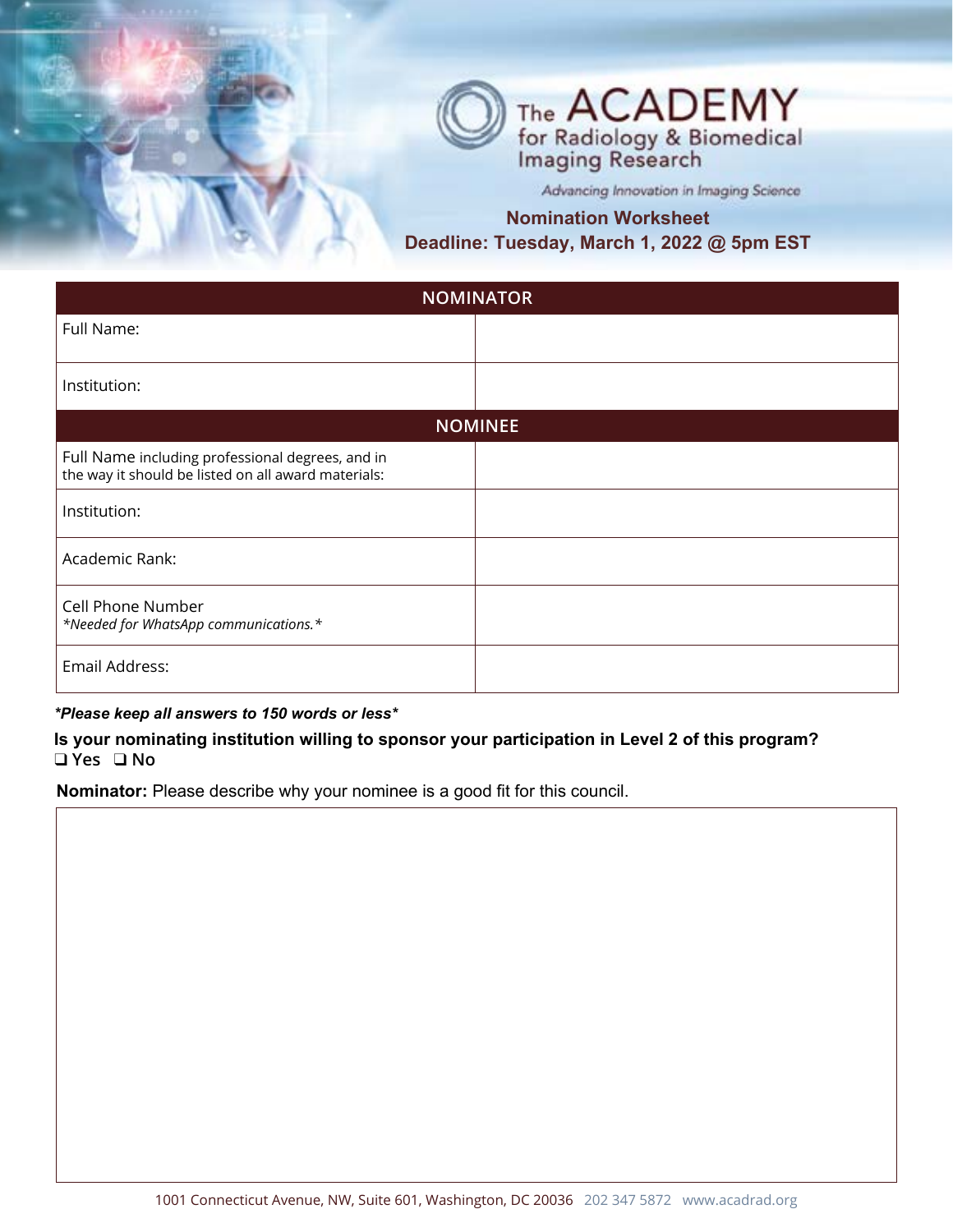

**Nominee:** Please explain why you wish to participate in this virtual programming, including information on how it fits into your professional goals.

**Nominee:** Please describe your research interests in layman terms. Please also explain potential topics and focus for your ongoing research priorities, you will be discussing these throughout various sessions and workshops. It will be incredibly helpful for our planning efforts to know what your research is focused on.